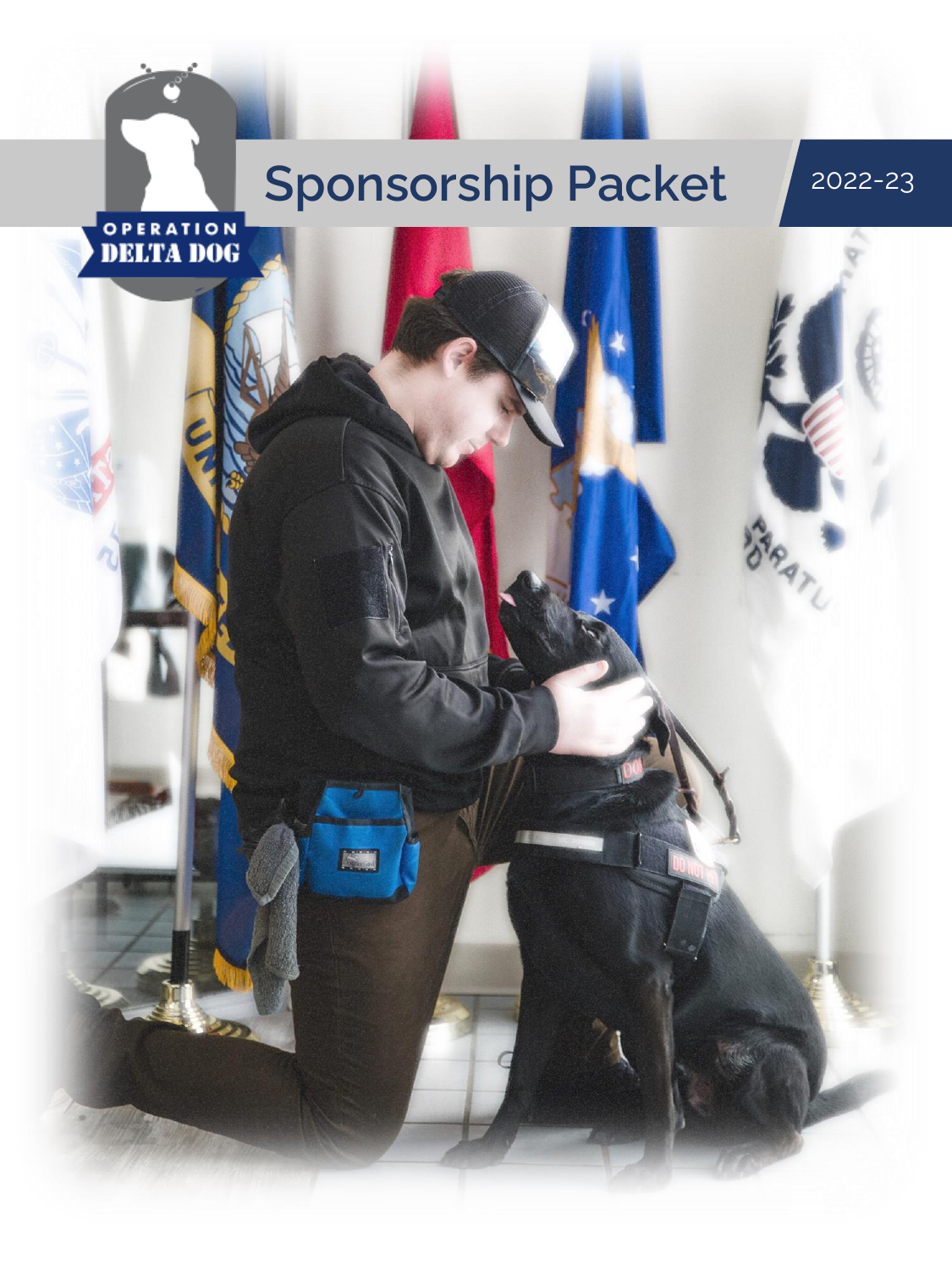### **About Us**



### Two Big Problems, One Great Solution.

#### **An Epidemic of Veteran Suicides**

Every day, 22 veterans take their own lives in the United States…almost one per hour. These veterans serve their country and then come home to face the even greater challenges of Post-Traumatic Stress Disorder (PTSD), Traumatic Brain Injury (TBI), Military Sexual Trauma (MST), and related challenges that can leave them debilitated, sleepless, and unable to cope. Massachusetts and New Hampshire are home to about 500,000 veterans. If Veteran's Administration estimates are correct, that means that about 20% of those, or 100,000, of our friends and neighbors are suffering with these invisible wounds right now.

#### **Overflowing Animal Shelters**

Animals across the country find themselves homeless, in shelters with nowhere to go. Many of these animals are sweet-tempered and trainable. The sad result? Nearly half of all shelter animals are euthanized.

Operation Delta Dog was founded in 2013 with a mission to improve those odds.

Assistance animals are a practical and successful way to reduce stress, treat depression, and manage the panic attacks associated with PTSD, TBI, and MST. **Trained dogs, however, are in short supply.** Very few service dog organizations focus solely on veterans, and even fewer utilize rescued dogs in their programs.

Working with experienced trainers and positive-reinforcement methods, we rescue homeless dogs from shelters and train them to work as service dogs with local veterans. Veterans can participate in training without leaving their jobs or families and find relief from the debilitating symptoms of PTSD, TBI, and MST.

### *The dogs get the homes they need, and the veterans get the help they deserve.*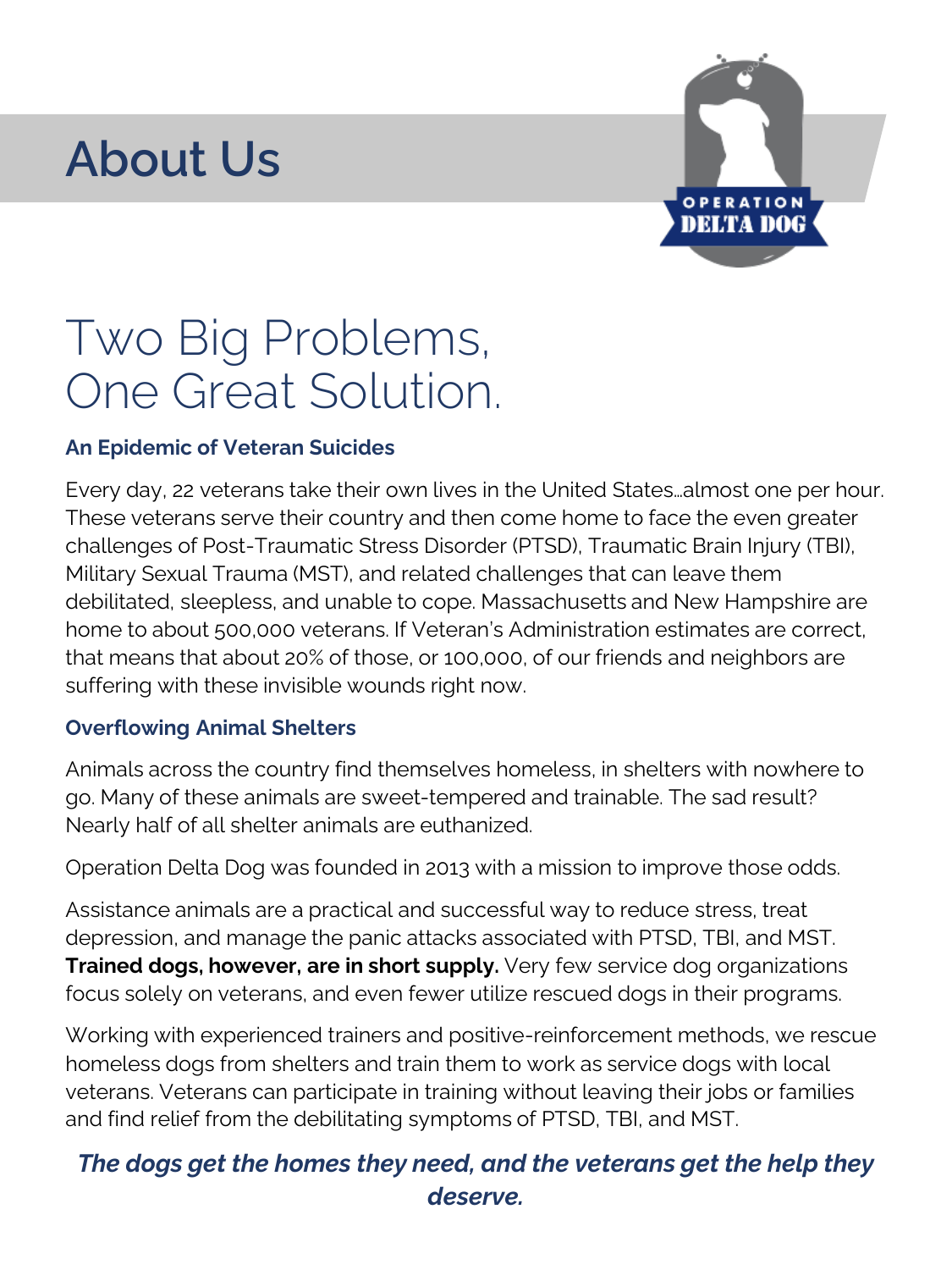# **\$50,000**

- Exclusive opportunity-capped to one company
- Top sponsor benefits at all events, except for Casino and Comedy Evening
- Recognition on website as top annual sponsor
- Recognition in e-newsletters
- Invitation to Operation Delta Dog offices for tour and training demonstration

*\*this package can be customizable!*

# **\$35,000**

- Limited to two companies
- Customizable opportunities at three events of your choice





Limite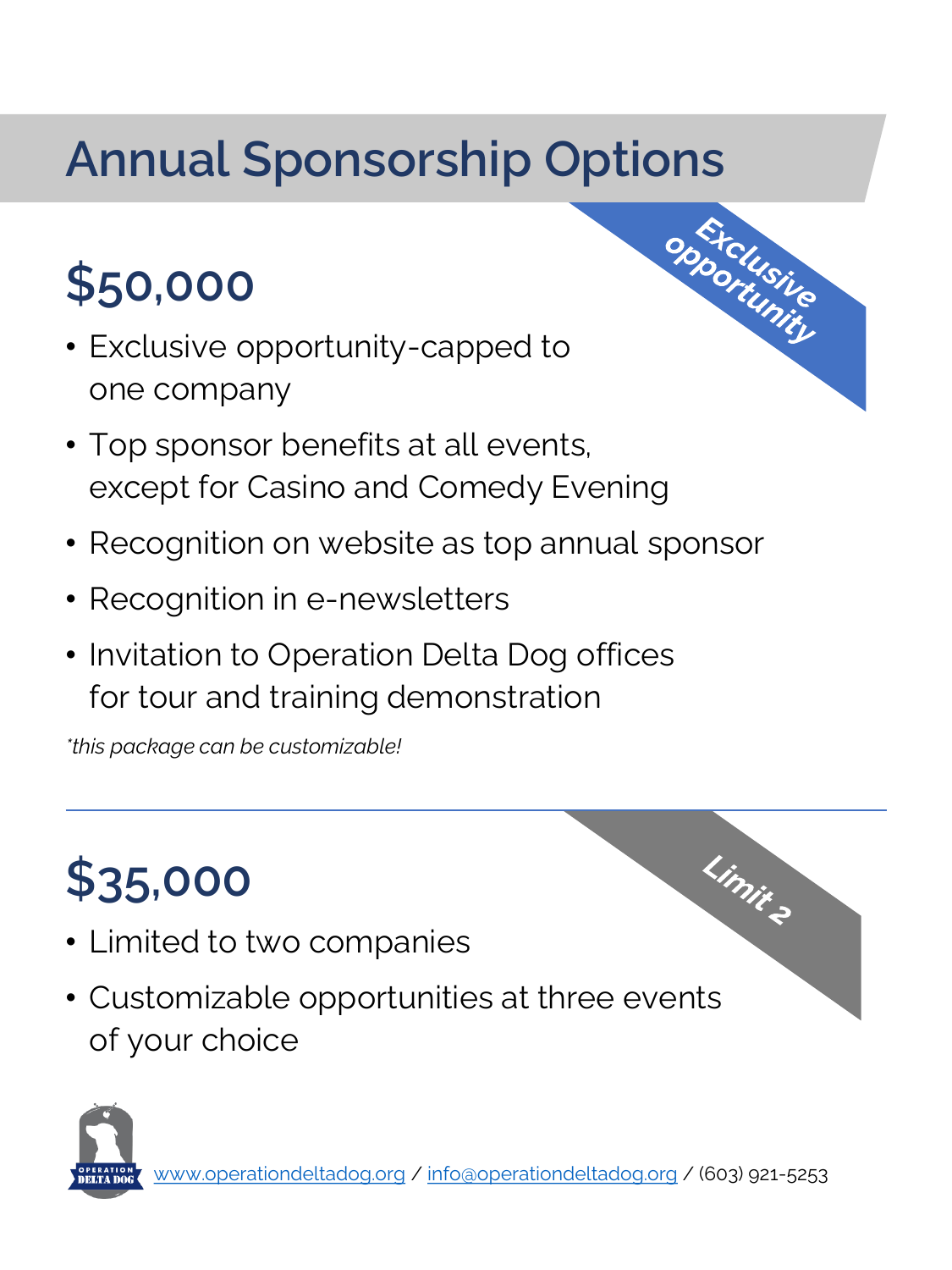### **Sit 'n Sip- June 9 th, 2022**



### **\$500 Sip Sponsor**

- Prominent signage with logo at entrance to event
- Info at tables
- Opportunity to provide gift bag item for attendees (quantity 150)
- Name recognition on all promotions
- Prominent thank you on social media

### **\$250 Sit Sponsor**

- Company name on event sign
- Opportunity to provide gift bag item for attendees (quantity 150)
- Name recognition on one social media promotion
- Post event thank you

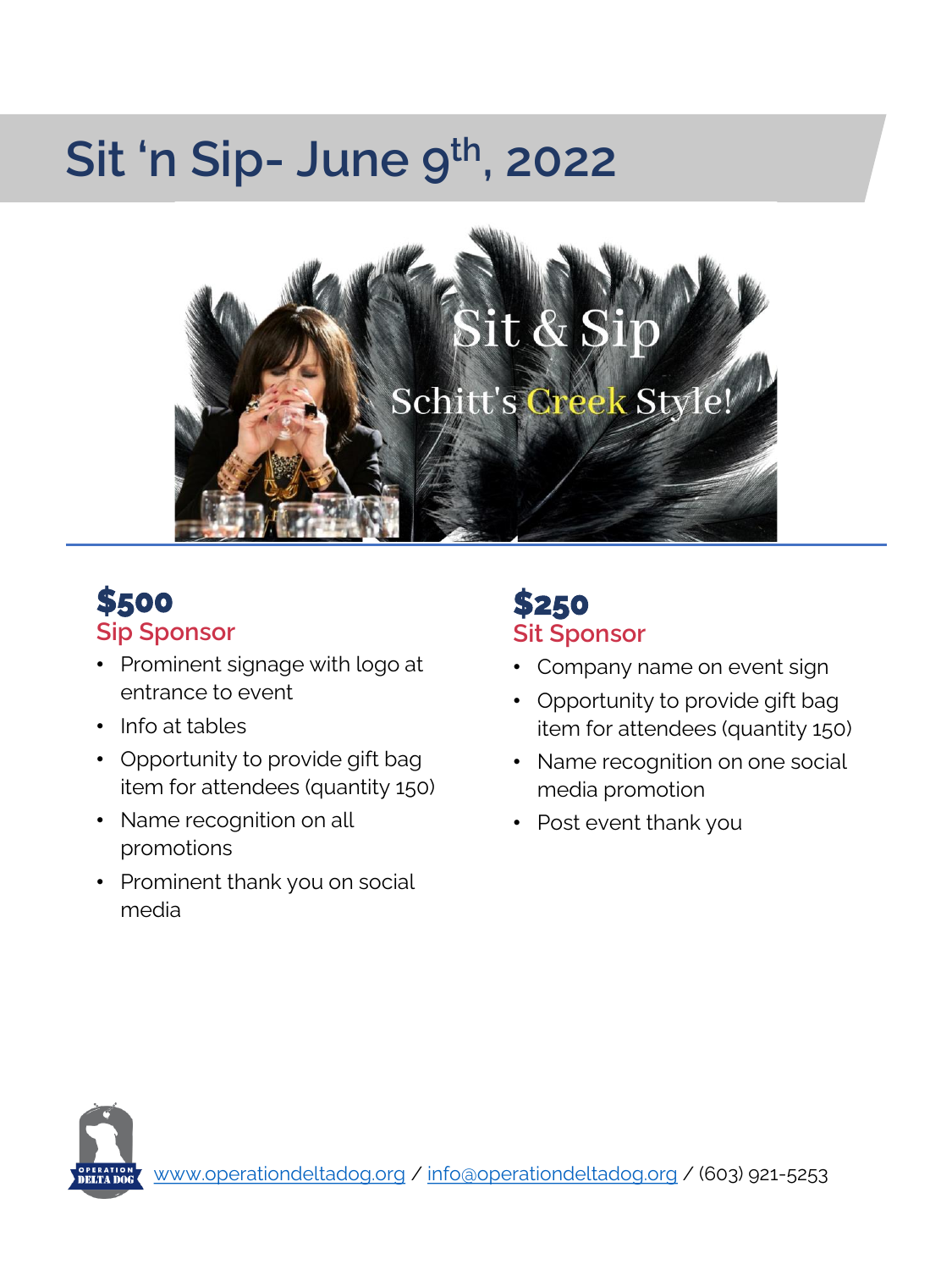## **Golf Tourney- Aug. 26th, 2022**

### **\$2,500** / **Lunch Sponsor**

- Large banner featuring your company over lunch tent
- Lead off foursome
- Company logo and name recognition on all promotions
- Prominent thank you on social media
- Opportunity to speak at the event on and recognition by Delta Dog leadership

### **\$1,000 Golf Cart Sponsor** *Limit 1*

- Name recognition on two social media promotions
- Signage featuring company on all golf carts (18-36 total)
- Prominent post event thank you on social media
- Recognition by our event emcee

#### **\$250 Bar Cart Sponsor** *Limit 2*

- Signage featuring company on bar cart
- Prominent post event thank you on social media

### **\$100 Hole Sponsor** *Limit 18*

• Message of your choice on hole- can be company info or friends/family

### **\$250 Bar Sponsor**

- Signage featuring company on bar
- Prominent post event thank you on social media



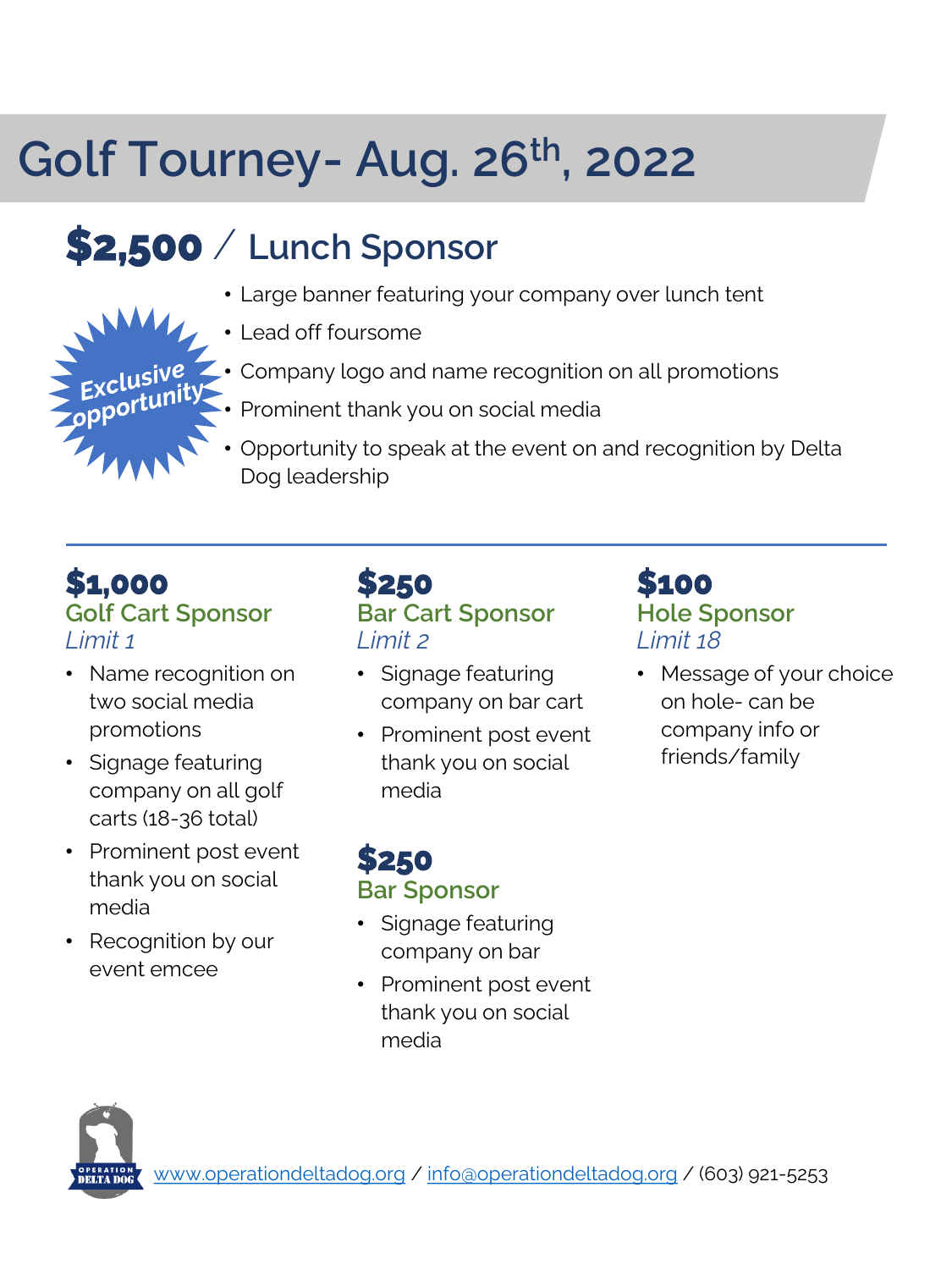### **Casinos & Comedy Sept. 10th, 2022**

### **\$20,000** / **Platinum Sponsor**

- Headliner rights- "Comedy and Casino sponsored by"
- 10 event tickets
- Prominent name/logo in all event marketing
- Exclusive VIP toast prior to event start/VIP seating
- Lead signage/banner at venue
- Opportunity to speak at the event on September 10<sup>th</sup> and recognition by our event emcee

**\$15,000 Gold Sponsor** *Limit 2*

- 10 event tickets
- Prominent name/logo in event marketing
- Venue signage
- Prominent thank you on social media
- Recognition by our event emcee
- Reserved seating

• 5 event tickets

**Silver Sponsor**

**\$10,000**

*Unlimited*

- Name recognition in event marketing
- Venue signage
- Prominent thank you on social media
- Recognition by our event emcee

**\$5,000 Bronze Sponsor** *Unlimited*

- 2 event tickets
- Name recognition in event marketing
- 1-2 signs at event
- Thank you on social media



RATION DEL